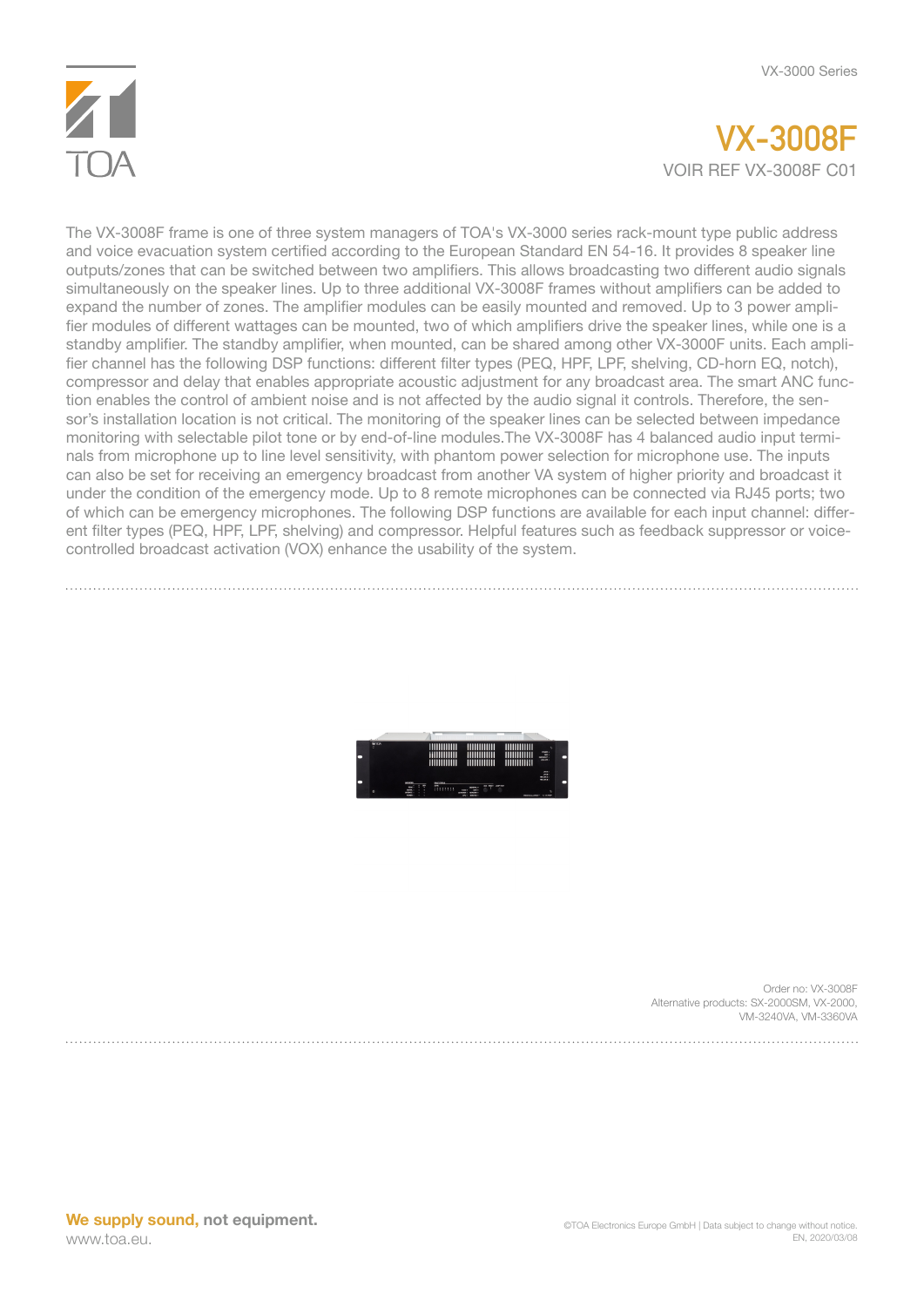

## **VX-3008F** VOIR REF VX-3008F C01

## Specifications

| Power source                          | 31 V DC (operating range: $20 - 40$ V DC)                                                                                                                                                                                                                            |
|---------------------------------------|----------------------------------------------------------------------------------------------------------------------------------------------------------------------------------------------------------------------------------------------------------------------|
| Frequency response                    | 40 Hz - 20 kHz (±1 dB)                                                                                                                                                                                                                                               |
| <b>Distortion</b>                     | $<$ 1 % (at 1 kHz)                                                                                                                                                                                                                                                   |
| Power consumption                     | max, 85 W at 31 VDC                                                                                                                                                                                                                                                  |
| S/N ratio                             | 60 dB (or more)                                                                                                                                                                                                                                                      |
| Control input                         | 16 (by contact) $+ 2$ (by 24 VDC polarty change)                                                                                                                                                                                                                     |
| Control output                        | Open collector: 8 + 3 (CPU OFF), Relay (125 VDC, 5 A): 8                                                                                                                                                                                                             |
| Input / Output                        | Speaker Output: 8 zones<br>Audio Input: 4 (Line: -20 dBV / Mic: -60 dBV, phantom power selectable)                                                                                                                                                                   |
| Indicator                             | power, run, CPU off, LAN status, RM status<br>emergency status faults: general, network, EMG microphone, fuse, power, CPU, zones<br>amplifier status: signal, peak, operate, power                                                                                   |
| Connection                            | RJ45: control inputs x 2, control outputs (open collector) x 2, DS link x 1, remote microphones x 2, LAN x 2, analog link x 2<br>Removable screw terminals: control outputs (relay), zone outputs, standby amplifier bus, extension links, power input, audio inputs |
| Weight                                | 7,9 kg                                                                                                                                                                                                                                                               |
| Certificates                          | EN 54-16                                                                                                                                                                                                                                                             |
| Dimensions $(W \times H \times D)$    | 482 x 132,6 x 345 mm                                                                                                                                                                                                                                                 |
| Dimensions ( $\varnothing \times D$ ) | x 345 mm                                                                                                                                                                                                                                                             |
| Gross weight                          | 10,71 kg                                                                                                                                                                                                                                                             |
| Finish                                | Steel plate, surface-treated, 30% gloss, paint, black                                                                                                                                                                                                                |
| Operating humidity                    | 90% or less                                                                                                                                                                                                                                                          |
| Operating temperature                 | $-5^{\circ}$ C to $+45^{\circ}$ C                                                                                                                                                                                                                                    |